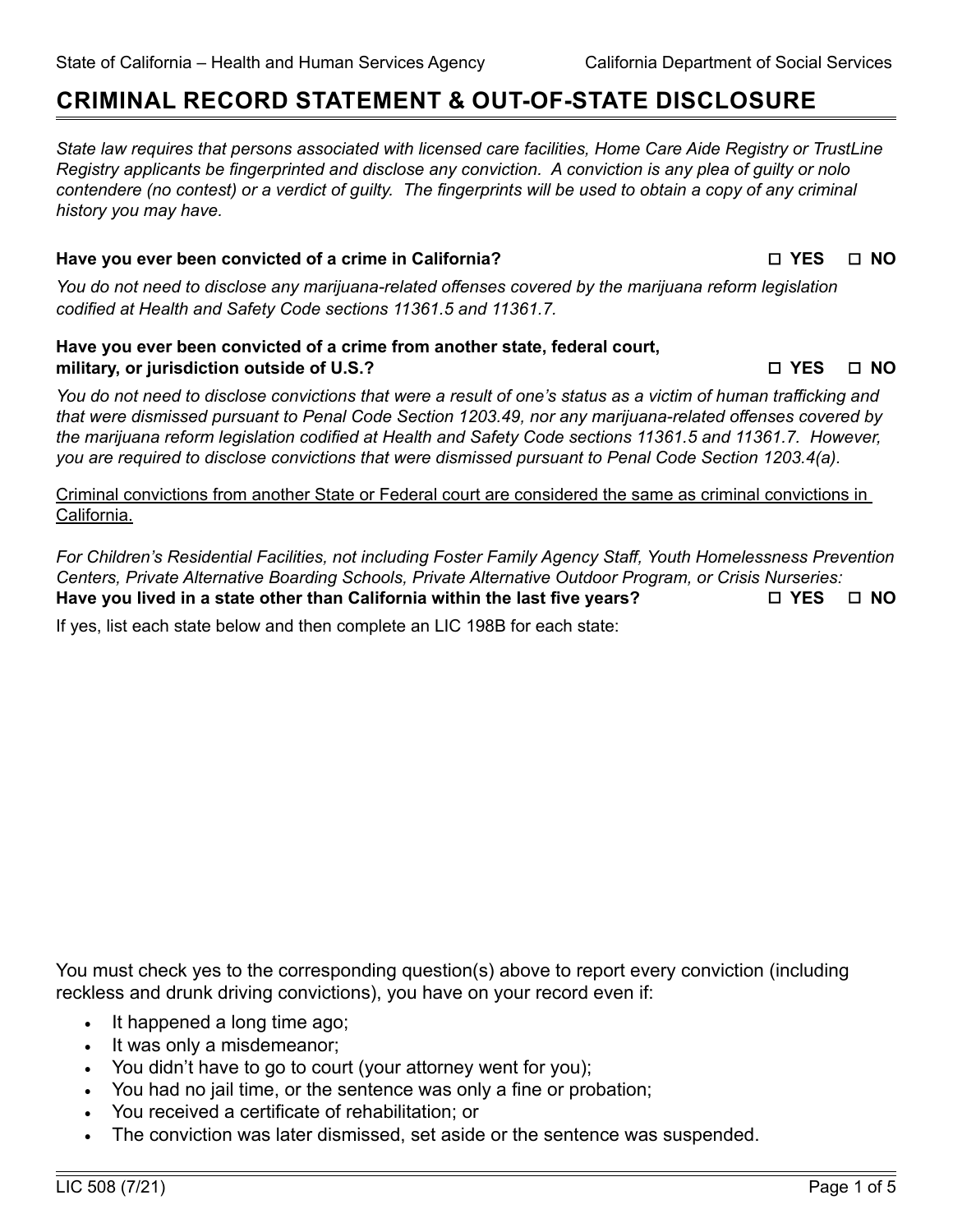**NOTE:** IF THE CRIMINAL BACKGROUND CHECK REVEALS ANY CONVICTION(S) THAT YOU DID NOT REPORT ON THIS FORM BY CHECKING YES, YOUR FAILURE TO DISCLOSE THE CONVICTION(S) MAY RESULT IN AN EXEMPTION DENIAL, APPLICATION DENIAL, LICENSE REVOCATION, DECERTIFICATION, RESCISSION OF APPROVAL, OR EXCLUSION FROM A LICENSED FACILITY, CERTIFIED FAMILY HOME, OR THE HOME OF A RESOURCE FAMILY.

If you move or change your mailing address, you must send your updated information to the Caregiver Background Check Bureau within 10 days to:

Caregiver Background Check Bureau 744 P Street, M/S T9-15-62 Sacramento, CA 95814

**I declare under penalty of perjury under the laws of the State of California that I have read and understand the information contained in this affidavit and that my responses and any accompanying attachments are true and correct.**

| FACILITY/ORGANIZATION/AGENCY NAME: | FACILITY/ORGANIZATION/AGENCY NUMBER: |
|------------------------------------|--------------------------------------|
|                                    |                                      |
|                                    |                                      |

YOUR NAME (print clearly):

YOUR ADDRESS (street, city, state, zip):

| <b>SOCIAL SECURITY NUMBER:</b><br>(See Privacy Statement on Page 3): | DRIVER'S LICENSE NUMBER/STATE: | I DATE OF BIRTH: I |
|----------------------------------------------------------------------|--------------------------------|--------------------|
| SIGNATURE:                                                           |                                | $DATF^+$           |

#### **Instructions to Licensees:**

If the person discloses that they have ever been convicted of a crime, maintain this form in your facility/ organization personnel file and send a copy to your Licensed Program Analyst (LPA) or assigned analyst.

## **Instructions to Regional Offices and Foster Family Agencies:**

If 'Yes' is indicated in any box above, forward a copy of this completed form (and the LIC 198B, as applicable) to the Caregiver Background Check Bureau, 744 P Street, MS T9-15-62, Sacramento, CA 95814. If 'No' is indicated above in all boxes, keep this completed form in the facility file.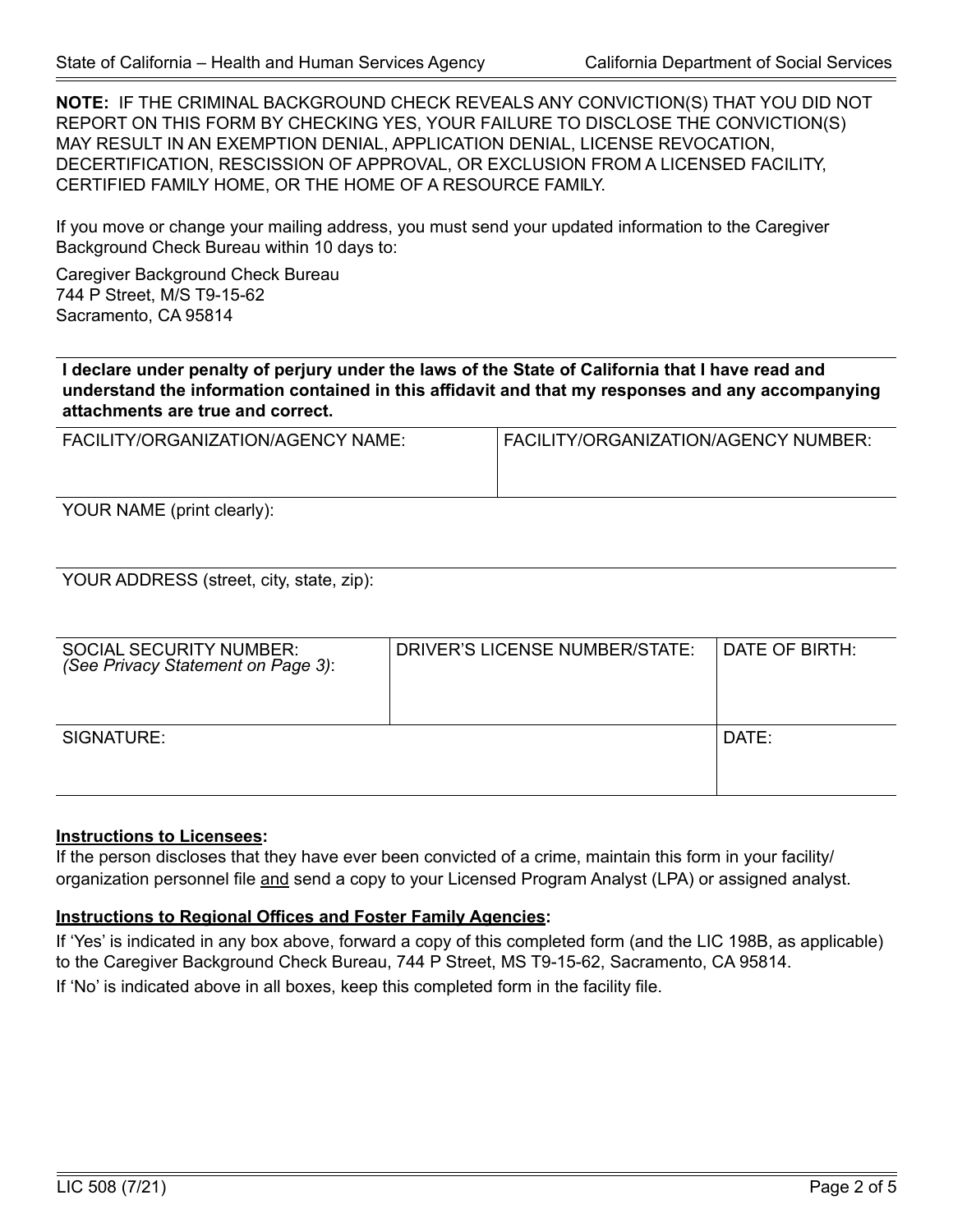# **Privacy Notice**

As Required by Civil Code § 1798.17

**Collection and Use of Personal Information.** The California Justice Information Services (CJIS) Division in the Department of Justice (DOJ) collects the information requested on this form as authorized by Penal Code sections 11100-11112; Health and Safety Code sections 1522, 1569.10-1569.24, 1596.80-1596.879; Family Code sections 8700-87200; Welfare and Institutions Code sections 16500-16523.1; and other various state statutes and regulations. The CJIS Division uses this information to process requests of authorized entities that want to obtain information as to the existence and content of a record of state or federal convictions to help determine suitability for employment, or volunteer work with children, elderly, or disabled; or for adoption or purposes of a license, certification, or permit. In addition, any personal information collected by state agencies is subject to the limitations in the Information Practices Act and state policy. The DOJ's general privacy policy is available at http://oag.ca.gov/privacy-policy.

**Providing Personal Information.** All the personal information requested in the form must be provided. Failure to provide all the necessary information will result in delays and/or the rejection of your request. Notice is given for the request of the Social Security Number (SSN) on this form. The California Department of Justice uses a person's SSN as an identifying number. The requested SSN is voluntary. Failure to provide the SSN may delay the processing of this form and the criminal record check.

**Access to Your Information.** You may review the records maintained by the CJIS Division in the DOJ that contain your personal information, as permitted by the Information Practices Act. See below for contact information.

**Possible Disclosure of Personal Information.** In order to be licensed, work at, or be present at, a licensed facility/organization, or be placed on a registry administered by the Department, the law requires that you complete a criminal background check. (Health and Safety Code sections 1522, 1568.09, 1569.17 and 1596.871). The Department will create a file concerning your criminal background check that will contain certain documents, including personal information that you provide. You have the right to access certain records containing your personal information maintained by the Department (Civil Code section 1798 et seq.).

Under the California Public Records Act (Government Code section 6250 et seq.), the Department may have to provide copies of some of the records in the file to members of the public who ask for them, including newspaper and television reporters.

# **NOTE: IMPORTANT INFORMATION**

The Department is required to tell people who ask, including the press, if someone in a licensed facility/ organization has a criminal record exemption. The Department must also tell people who ask the name of a licensed facility/organization that has a licensee, employee, resident, or other person with a criminal record exemption. This does not apply to Resource Family Homes, Small Family Child Care Homes, or the Home Care Aide Registry. The Department shall not release any information regarding Home Care Aides in response to a Public Records Act request, other than their Home Care Aide number.

The information you provide may also be disclosed in the following circumstances:

- With other persons or agencies where necessary to perform their legal duties, and their use of your information is compatible and complies with state law, such as for investigations or for licensing, certification, or regulatory purposes.
- To another government agency as required by state or federal law.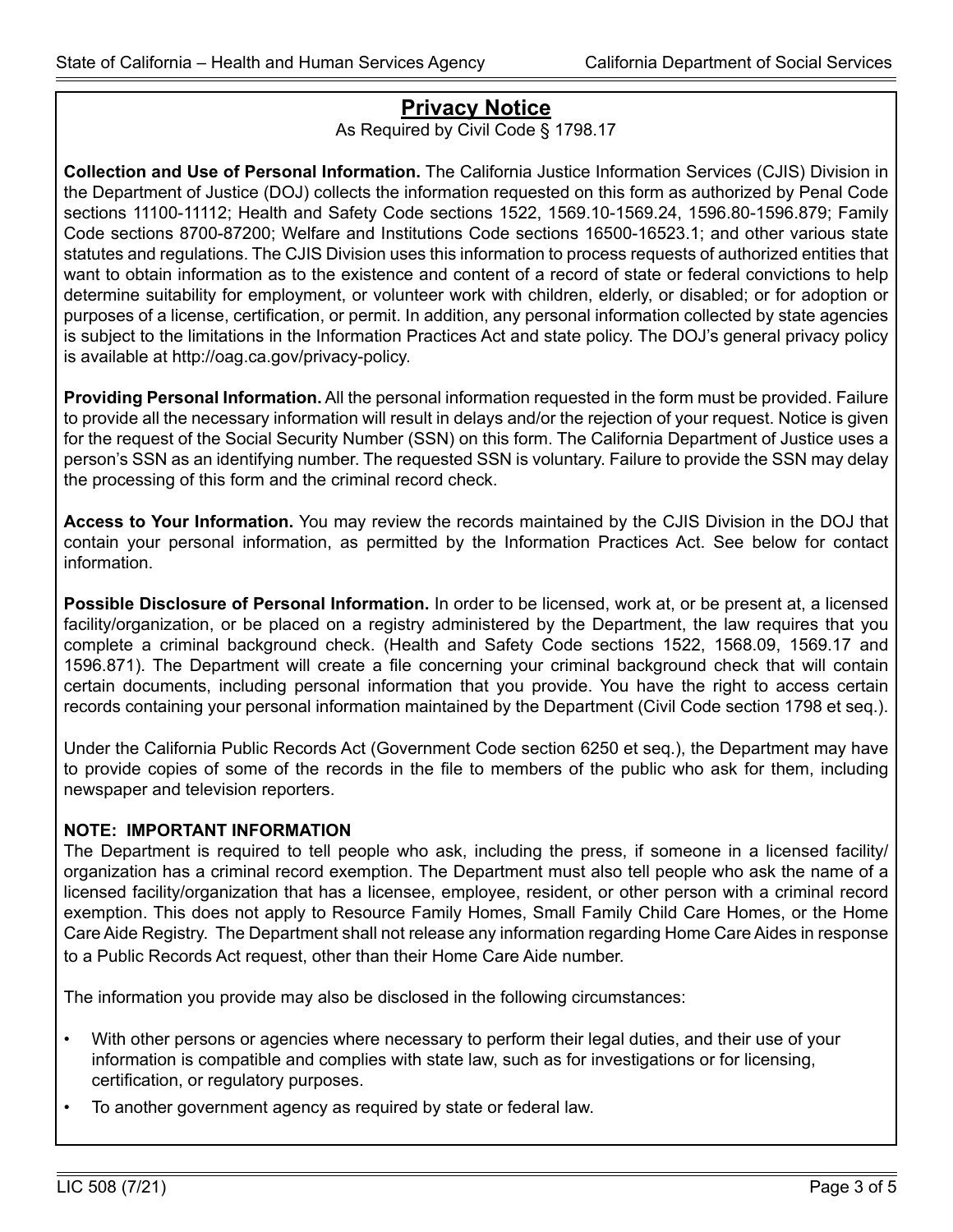**Contact Information.** For questions about this notice, CDSS programs, and the authorized use of your criminal history information, please contact your local licensing regional office.

For further questions about this notice or your criminal records, you may contact the Associate Governmental Program Analyst at the DOJ's Keeper of Records at (916) 210-3310, by email at **keeperofrecords@doj.ca.gov**, or by mail at:

> Department of Justice Bureau of Criminal Information & Analysis Keeper of Records P.O. Box 903417 Sacramento, CA 94203-4170

# **Applicant Notification and Record Challenge**

Your fingerprints will be used to check the criminal history records of the FBI. You have the opportunity to complete or challenge the accuracy of the information contained in the FBI identification record. The procedure for obtaining a change, correction, or updating an FBI identification record are set forth in Title 28, CFR, 16.34. You can find additional information on the FBI website at

**https://www.fbi.gov/aboutus/cjis/background-checks.**

## **Federal Privacy Act Statement**

Authority: The FBI's acquisition, preservation, and exchange of fingerprints and associated information is generally authorized under 28 U.S.C. 534. Depending on the nature of your application, supplemental authorities include Federal statutes, State statutes pursuant to Pub. L. 92-544, Presidential Executive Orders, and federal regulations. Providing your fingerprints and associated information is voluntary; however, failure to do so may affect completion or approval of your application.

Principal Purpose: Certain determinations, such as employment, licensing, and security clearances, may be predicated on fingerprint-based background checks. Your fingerprints and associated information/biometrics may be provided to the employing, investigating, or otherwise responsible agency, and/or the FBI for the purpose of comparing your fingerprints to other fingerprints in the FBI's Next Generation Identification (NGI) system or its successor systems (including civil, criminal, and latent fingerprint repositories) or other available records of the employing, investigating, or otherwise responsible agency. The FBI may retain your fingerprints and associated information/biometrics in NGI after the completion of this application and, while retained, your fingerprints may continue to be compared against other fingerprints submitted to or retained by NGI.

Routine Uses: During the processing of this application and for as long thereafter as your fingerprints and associated information/biometrics are retained in NGI, your information may be disclosed pursuant to your consent, and may be disclosed without your consent as permitted by the Privacy Act of 1974 and all applicable Routine Uses as may be published at any time in the Federal Register, including the Routine Uses for the NGI system and the FBI's Blanket Routine Uses. Routine uses include, but are not limited to, disclosures to: employing, governmental or authorized non-governmental agencies responsible for employment, contracting, licensing, security clearances, and other suitability determinations; local, state, tribal, or federal law enforcement agencies; criminal justice agencies; and agencies responsible for national security or public safety.

# **Noncriminal Justice Applicant's Privacy Rights**

As an applicant who is the subject of a national fingerprint-based criminal history record check for a noncriminal justice purpose (such as an application for employment or a license, an immigration or naturalization matter, security clearance, or adoption), you have certain rights which are discussed below.